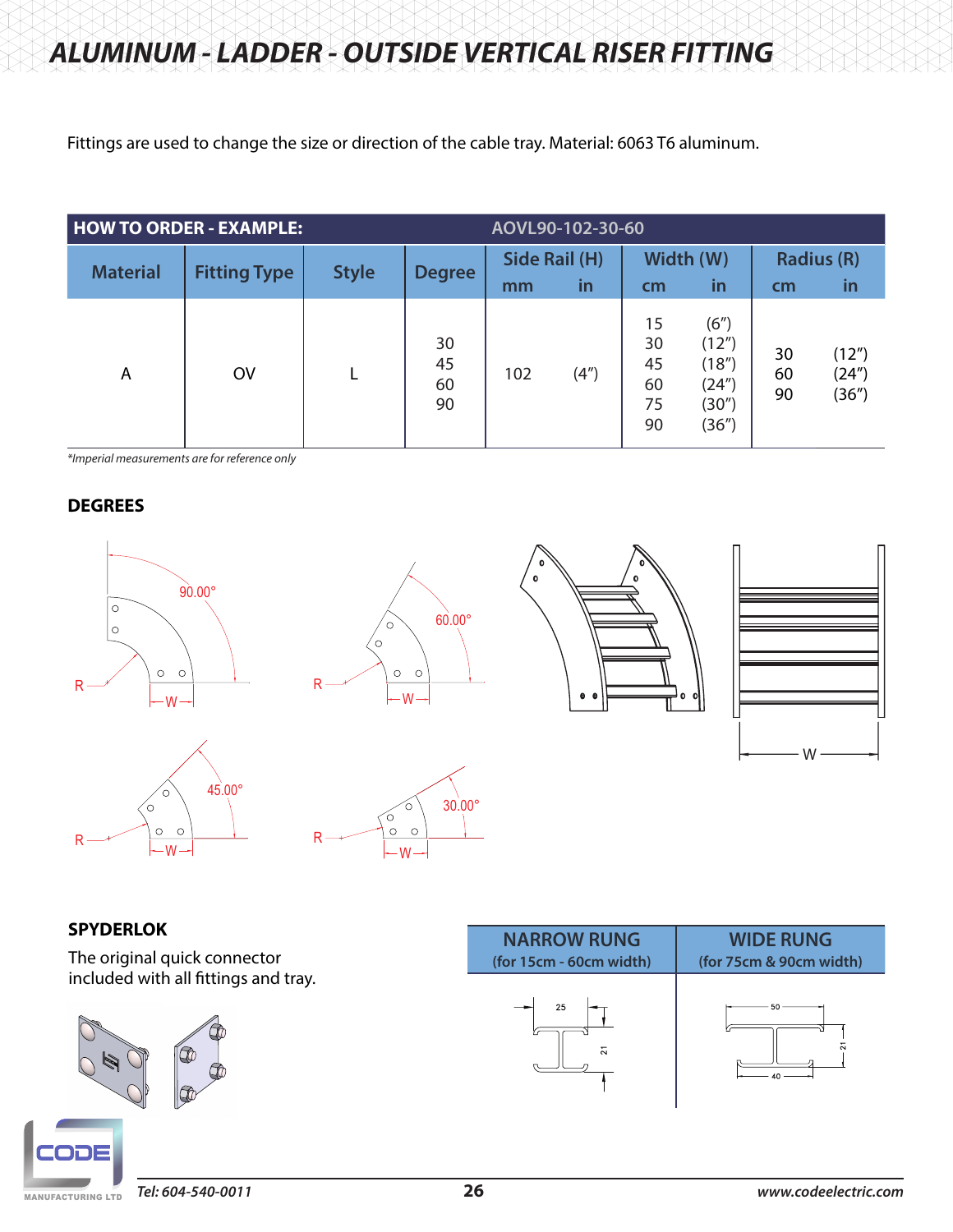Fittings are used to change the size or direction of the cable tray. Material: 6063 T6 aluminum.

| <b>HOW TO ORDER - EXAMPLE:</b> |                     |              | AOVL90-115-30-60     |               |           |                                  |                                                   |                   |                         |
|--------------------------------|---------------------|--------------|----------------------|---------------|-----------|----------------------------------|---------------------------------------------------|-------------------|-------------------------|
| <b>Material</b>                | <b>Fitting Type</b> | <b>Style</b> | <b>Degree</b>        | Side Rail (H) |           | Width (W)                        |                                                   | <b>Radius (R)</b> |                         |
|                                |                     |              |                      | mm            | <b>in</b> | cm                               | <u>in</u>                                         | cm                | in                      |
| A                              | <b>OV</b>           |              | 30<br>45<br>60<br>90 | 115           | (41/2")   | 15<br>30<br>45<br>60<br>75<br>90 | (6")<br>(12")<br>(18")<br>(24")<br>(30")<br>(36") | 30<br>60<br>90    | (12")<br>(24")<br>(36") |

*\*Imperial measurements are for reference only*

# **DEGREES**













# **SPYDERLOK**

The original quick connector included with all fittings and tray.



| <b>NARROW RUNG</b>      | <b>WIDE RUNG</b>        |
|-------------------------|-------------------------|
| (for 15cm - 60cm width) | (for 75cm & 90cm width) |
| 25<br>ឆ                 | 50<br>Ń<br>.∩           |